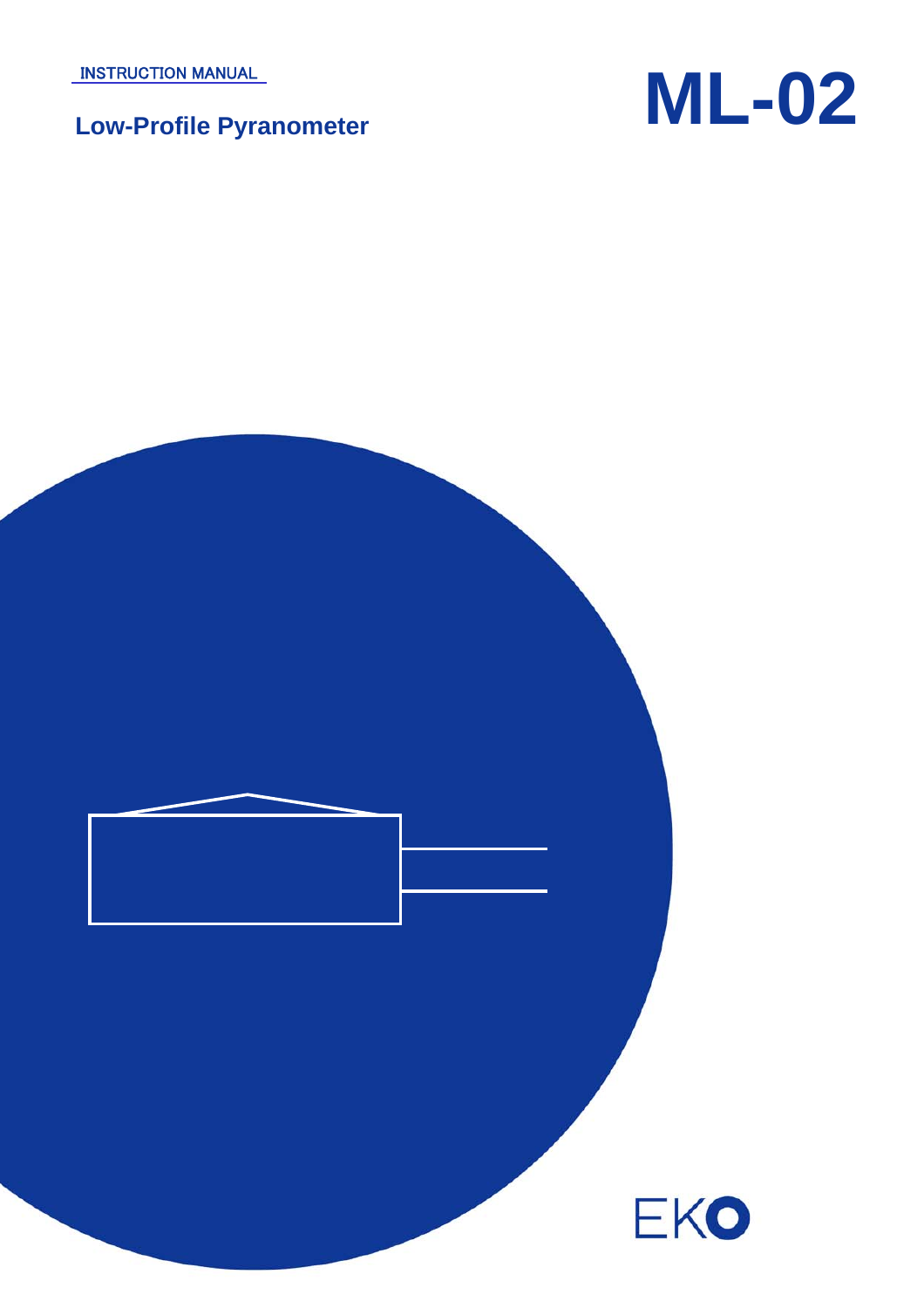# **1. Index**

| 1. | <b>Index</b>                             | 1              |
|----|------------------------------------------|----------------|
| 2. | <b>Important User Information</b>        | 2              |
|    | 2-1. Contact Information                 | $\overline{2}$ |
|    | 2-2. Warranty and Liability              | $\overline{2}$ |
|    | 2-3. About Instruction Manual            | 3              |
|    | 2-4. Environment                         | 3              |
|    | 2-5. CE Declaration                      | 4              |
| 3. | <b>Safety Information</b>                | 5              |
|    | 3-1. WARNING/CAUTION                     | 5              |
| 4. | <b>Introduction</b>                      | 6              |
|    | 4-1. Main Features                       | 6              |
|    | 4-2. Package Contents                    | 6              |
| 5. | <b>Getting Startd</b>                    | 7              |
|    | 5-1. Parts Name and Descriptions         | $\overline{7}$ |
|    | 5-2. Setup                               | 8              |
|    | 5-3. Cable Connection                    | 9              |
|    | 5-4. Measurement                         | 10             |
| 6. | <b>Maintenance &amp; Troubleshooting</b> | 11             |
|    | 6-1. Maintenance                         | 11             |
|    | 6-2. Calibration Method                  | 12             |
|    | 6-3. Troubleshooting                     | 12             |
| 7. | <b>Specification</b>                     | 13             |
|    | 7-1. Main Unit                           | 13             |
|    | 7-2. Cable Specifications                | 13             |
|    | 7-3. Dimensions                          | 14             |
|    | 7-4. Accessories List                    | 15             |
|    | <b>APPENDIX</b>                          | 16             |
|    | A-1. Spectral & Directional Response     |                |
|    | Characteristics                          | 16             |
|    | A-2. Traceability                        | 16             |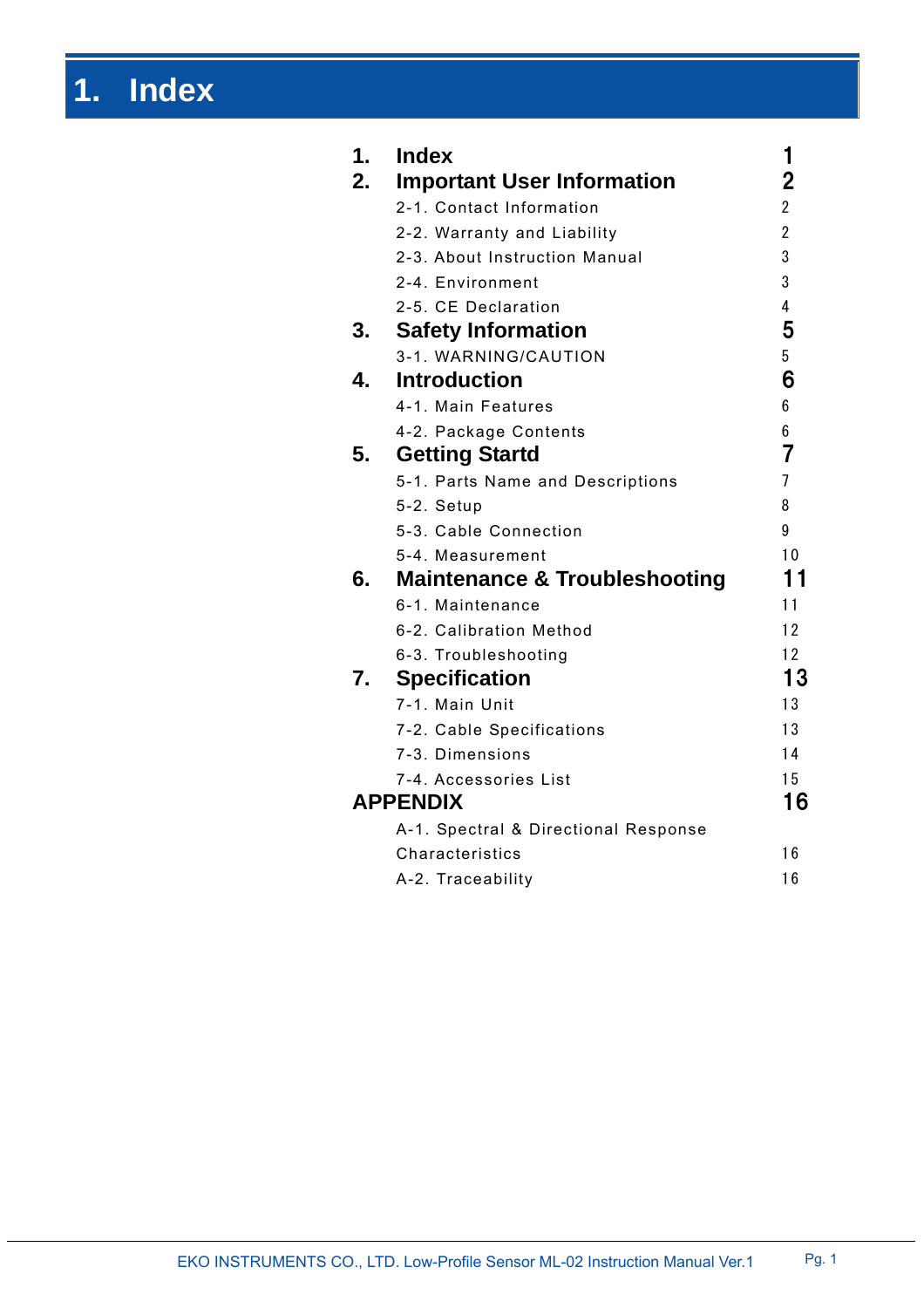# **2. Important User Information**

Thank you for using EKO Products

Make sure to read this instruction manual thoroughly and to understand the contents before starting to operate the instrument. Keep this manual at safe and handy place for whenever it is needed. For any questions, please contact us at one of the EKO offices given below:

# 2-1. Contact Information

| <b>EKO INSTRUMENTS CO., LTD</b><br>www.eko.co.jp  |                                   |                        |  |  |
|---------------------------------------------------|-----------------------------------|------------------------|--|--|
| Asia, Oceania Region                              |                                   |                        |  |  |
| www.eko.co.jp                                     | EKO INSTRUMENTS Co., Ltd.         |                        |  |  |
| info@eko.co.jp                                    | 1-21-8 Hatagaya, Shibuya-ku       | Tel: +81 (3) 3469-6711 |  |  |
|                                                   | Tokyo, 151-0072 Japan             | Fax: +81 (3) 3469-6719 |  |  |
| Europe, Middle East, Africa, South America Region |                                   |                        |  |  |
| www.eko-eu.com                                    | EKO INSTRUMENTS Europe B.V.       |                        |  |  |
| info@eko-eu.com                                   | Lulofsstraat 55, Unit 32          | Tel: +31 (0)70 3050117 |  |  |
|                                                   | 2521 AL Den Haag, The Netherlands | Fax: +31 (0)70 3840607 |  |  |
| North America Region                              |                                   |                        |  |  |
| www.eko-usa.com                                   | EKO INSTRUMENTS USA Inc.          |                        |  |  |
| info@eko-usa.com                                  | 95 South Market Street, Suite 300 | Tel: +1 408-977-7751   |  |  |
|                                                   | San Jose, CA 95113 USA            | Fax: +1 408-977-7741   |  |  |

# 2-2. Warranty and Liability

For warranty terms and conditions, contact EKO or your distributor for further details.

EKO guarantees that the product delivered to customer has been verified, checked and tested to ensure that the product meets the appropriate specifications. The product warranty is valid only if the product has been installed and used according to the directives provided in this instruction manual.

In case of any manufacturing defect, the product will be repaired or replaced under warranty. However, the warranty does not apply if:

- $\triangleright$  Any modification or repair was done by any person or organization other than EKO service personnel.
- $\triangleright$  The damage or defect is caused by not respecting the instructions of use as given on the product brochure or the instruction manual.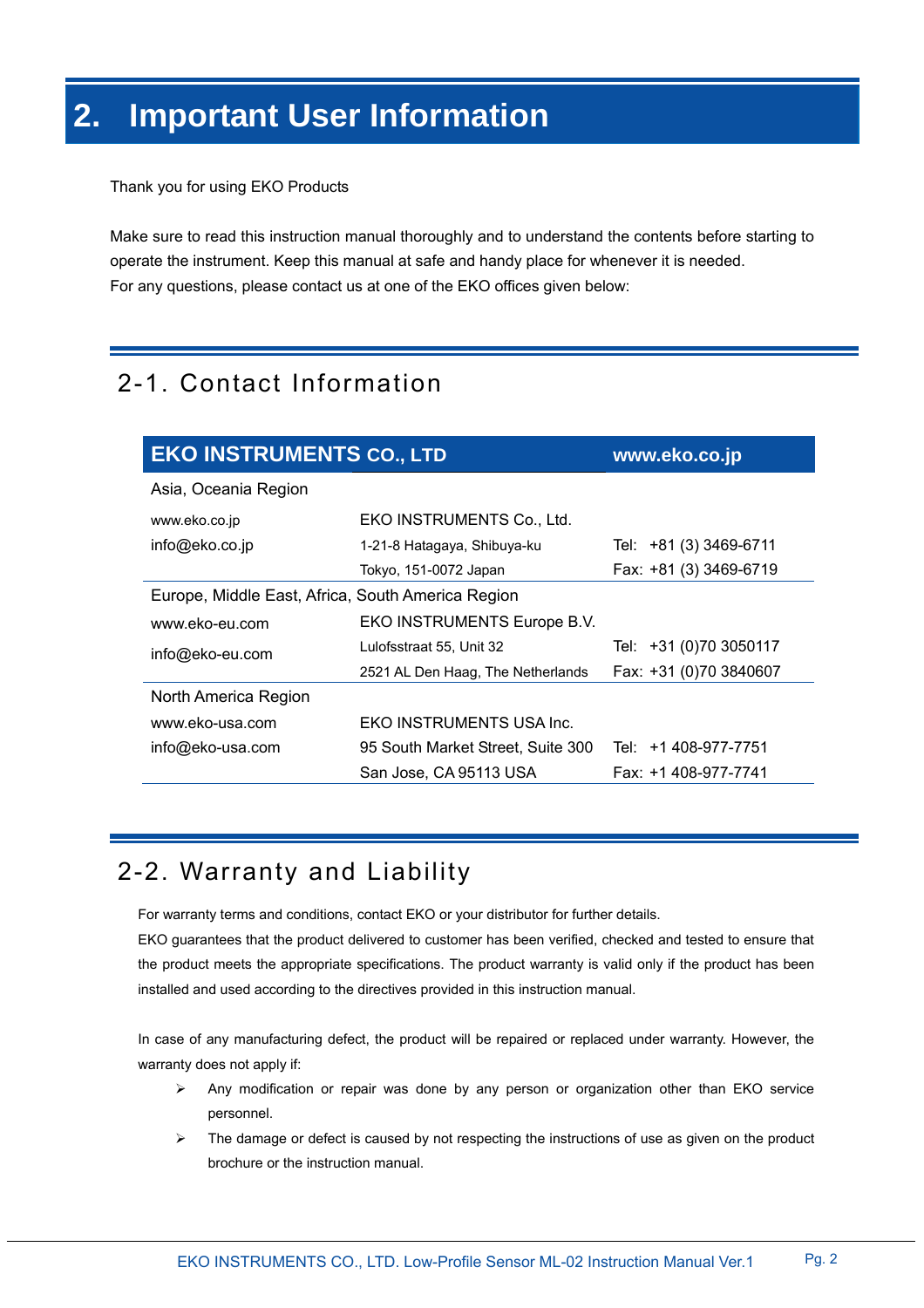# 2-3. About Instruction Manual

©Copy Rights Reserved by EKO INSTRUMENTS CO., LTD. Making copies of whole or parts of this document without permission from EKO is prohibited.

This manual was issued: 2017/05/30 Version Number: 1

# 2-4. Environment

### 1. WEEE Directive 2002/96/EC (Waste Electrical and Electronic Equipment)

This product is not subjected to WEEE Directive 2002/96/EC however it should not be mixed with general household waste. For proper treatment, recovery and recycling, please take this product(s) to designated collection points.

Disposing of this product correctly will help save valuable resources and prevent any potential negative effects on human health and the environment, which could otherwise arise from inappropriate waste handling.

### 2. RoHS Directive 2002/95/EC

EKO Instruments has completed a comprehensive evaluation of its product range to ensure compliance with RoHS Directive 2002/95/EC regarding maximum concentration values for substances. As a result all products are manufactured using raw materials that do not contain any of the restricted substances referred to in the RoHS Directive 2002/95/EC at concentration levels in excess of those permitted under the RoHS Directive 2002/95/EC, or up to levels allowed in excess of these concentrations by the Annex to the RoHS Directive 2002/95/EC.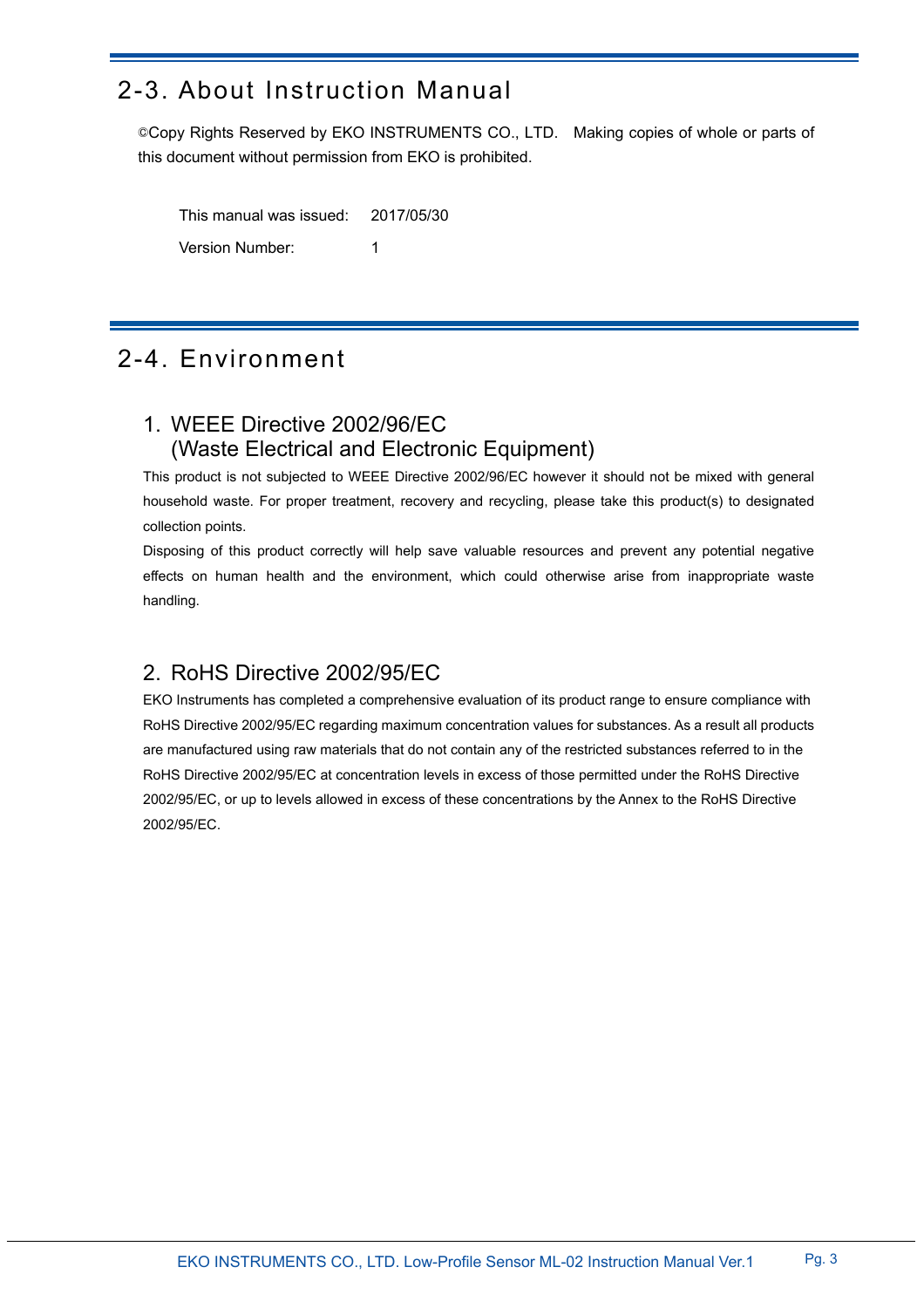# 2-5. CE Declaration



**IMPORTANT USER INFORMATION** 

# CE **DECLARATION OF CONFORMITY**

We: EKO INSTRUMENTS CO., LTD 1-21-8 Hatagaya Shibuya-ku, Tokyo 151-0072 JAPAN

Declare under our sole responsibility that the product:

Product Name: Silicon Pyranometer Model No.: ML-01, ML-02

To which this declaration relates is in conformity with the following harmonized standards of other normative documents:

Harmonized standards:

 EN 61326-1:2006 Class B (Emission) EN 61326-1:2006 (Immunity)

Following the provisions of the directive:

EMC-directive : 89/336/EEC

Amendment to the above directive:93/68/EEC

Date: May. 21, 2017 Position of Authorized Signatory: Deputy General Manager of Quality Assurance Dept. Name of Authorized Signatory: Shuji Yoshida yastida Signature of Authorized Signatory: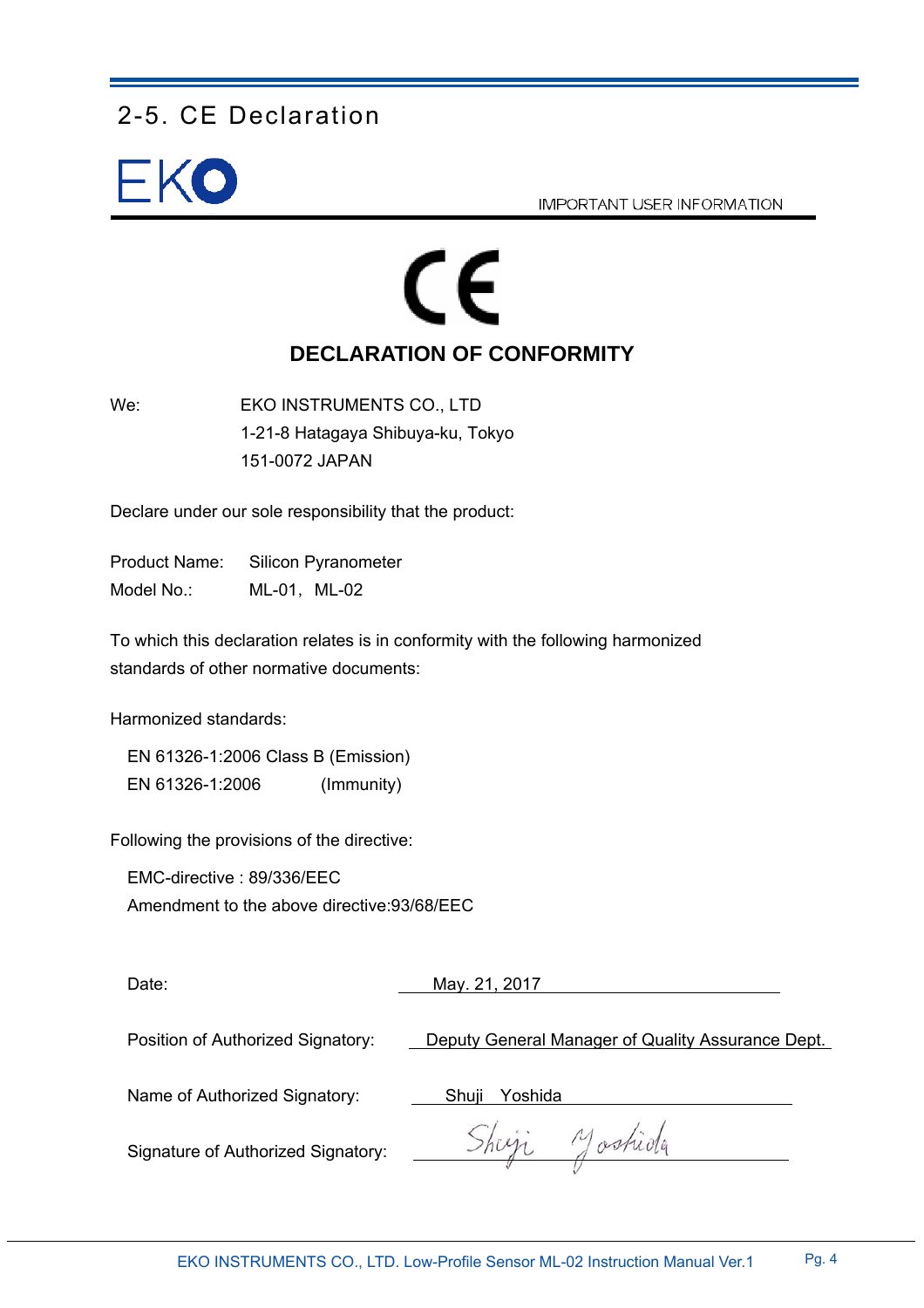# **3. Safety Information**

EKO Products are designed and manufactured with consideration for safety; however, please make sure to read and understand this instruction manual thoroughly to be able to operate the instrument safely in the correct manner.



Attention to user; pay attention to the instructions given on the instruction manual with this sign.



# 3-1. WARNING/CAUTION

### 1.Setup

When installing ML-01 use a proper base to mount the ML-01 with attached bolts and nuts. If the mounting plate and/or mast do not have enough strength, it can break and lead to unexpected accidents and/or injury due to strong wind or earthquake.

# 2. Resin Diffuser

Giving strong impact to the resin diffuser may cause damage to the sensor. To clean the resin diffuser, use soft cloth without using any organic solvent, such as alcohol.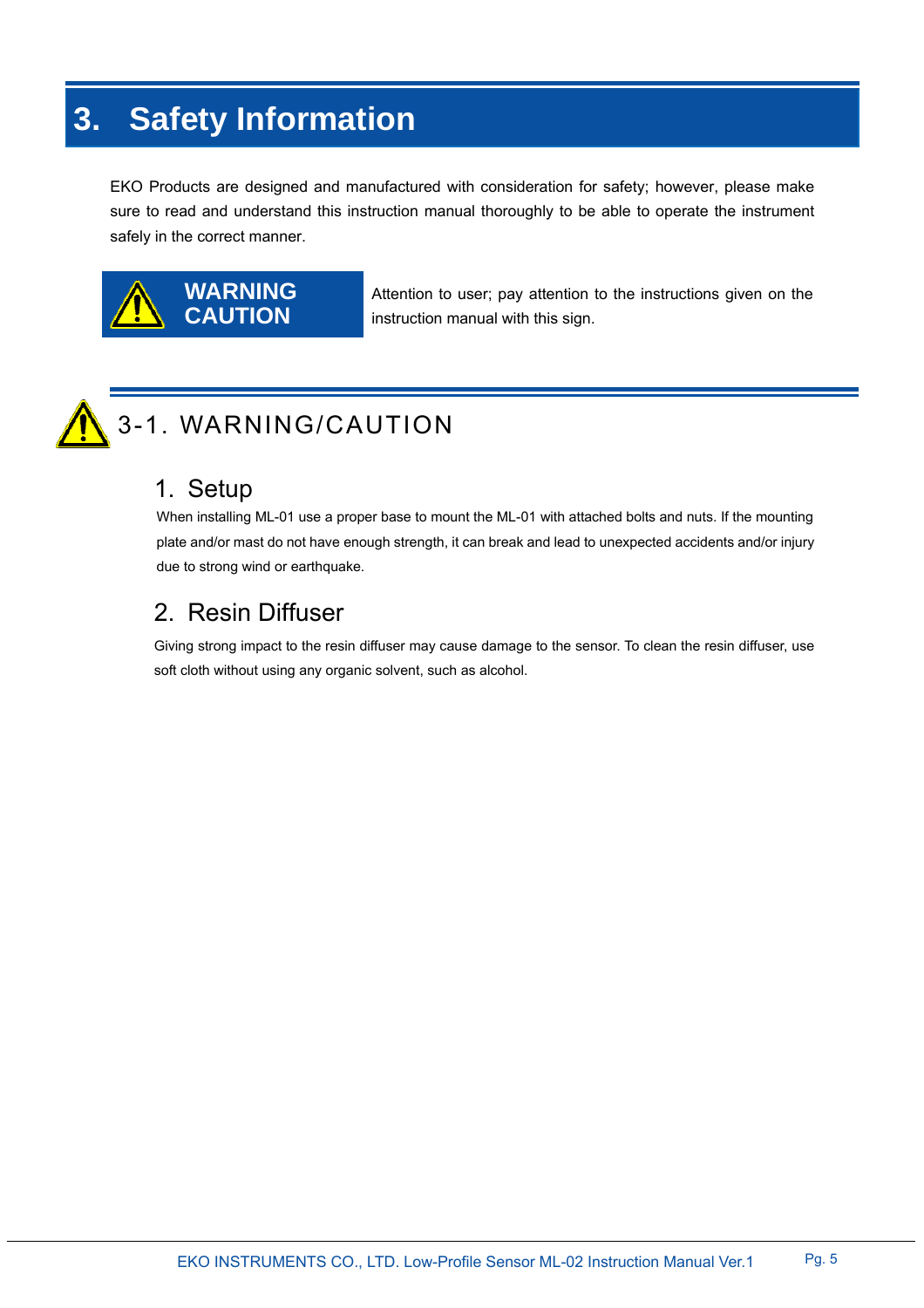# **4. Introduction**

The ML-02 is a low-profile pyranometer. The more compact dimensions and height of the sensor body than the conventional sensor make it easy to install anywhere else.

The Silicon detector with UV resistant diffuser will give a proper cosine response to the incoming radiation also at low solar elevation angles. This shape also minimizes soiling effects which could alter the quality of the measurement.

Compared to the reference cells, the ML-02 has a proper cosine repose and it is more compact. Moreover, it also benefits from the same characteristics as a PV module (response time, spectral and temperature response).

# 4-1. Main Features

# 1. Excellent Characteristics

The ML-02 has excellent cosine response characteristics due to an enhanced diffuser detector construction. The temperature dependency, spectral response and time response function are equivalent to PV modules.

# 2. Low-Profile and Light Weight

Compared to the existing product(ML-01), the ML-02 has been low profile.(φ20x7.5mm、10g)、it is convenient to install ML-02 with products which people care about the appearance of because it is inconspicuous.

# 4-2. Package Contents

Check the package contents first; if any missing item or damage is noticed, please contact EKO immediately.

| <b>Standard Items</b>          | Qty. | <b>Remarks</b>                            |
|--------------------------------|------|-------------------------------------------|
| Sensor                         |      | With cable already attached to the sensor |
| <b>Calibration Certificate</b> |      |                                           |
| <b>Quick Start Guide</b>       |      |                                           |

Table 4-1. Package Contents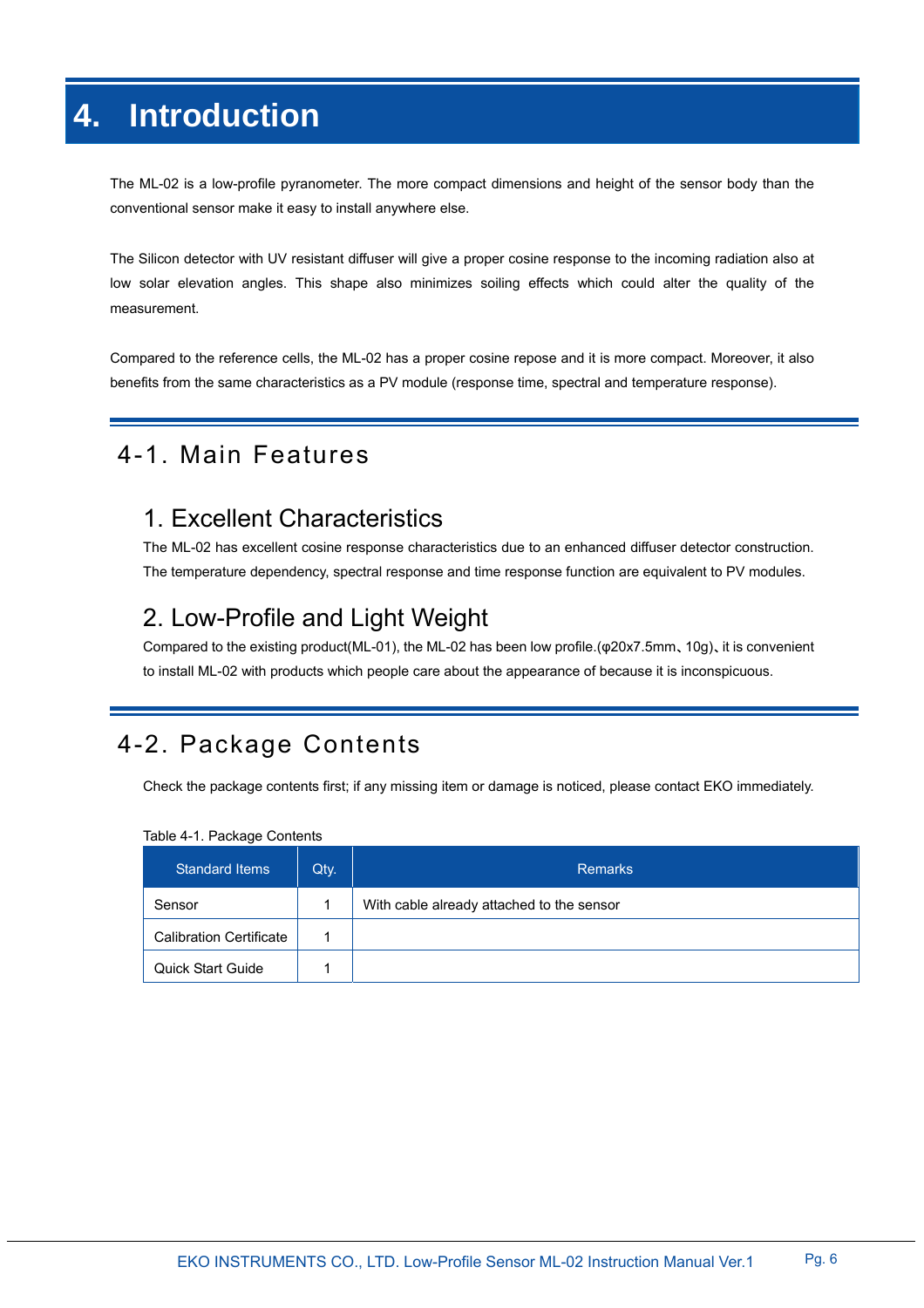# 5-1. Parts Name and Descriptions

Each part name and its main function are described below.



- Parts Name
- **A.** Diffuser
- **B.** Body
- **C.** Cable
- **D.** Sensor Fixing Holes

図 5-1. 各部の名前

# 1. Diffuser

The special diffuser design gives a proper cosine response and reduces the effects of soiling, remainingwater and dust. A durable UV resistant resin is used to perform reliable measurements over time.

# 2. Body

ML-02 has sensor mounting holes on the bottom of itself. Install the ML-02 using M2 screws depending on the situations. ML-02 can be mounted by using double-sided tapes.

# 3. Signal Cable

ML-02 comes with a sensor signal cable which is already attached and can be used right away. At the end of signal cable is untreated. Please attach a crimped terminal as necessary.

Standard length of the signal cable is 5m. With regards to change of the cable length and the tip of signal cable, please contact EKO.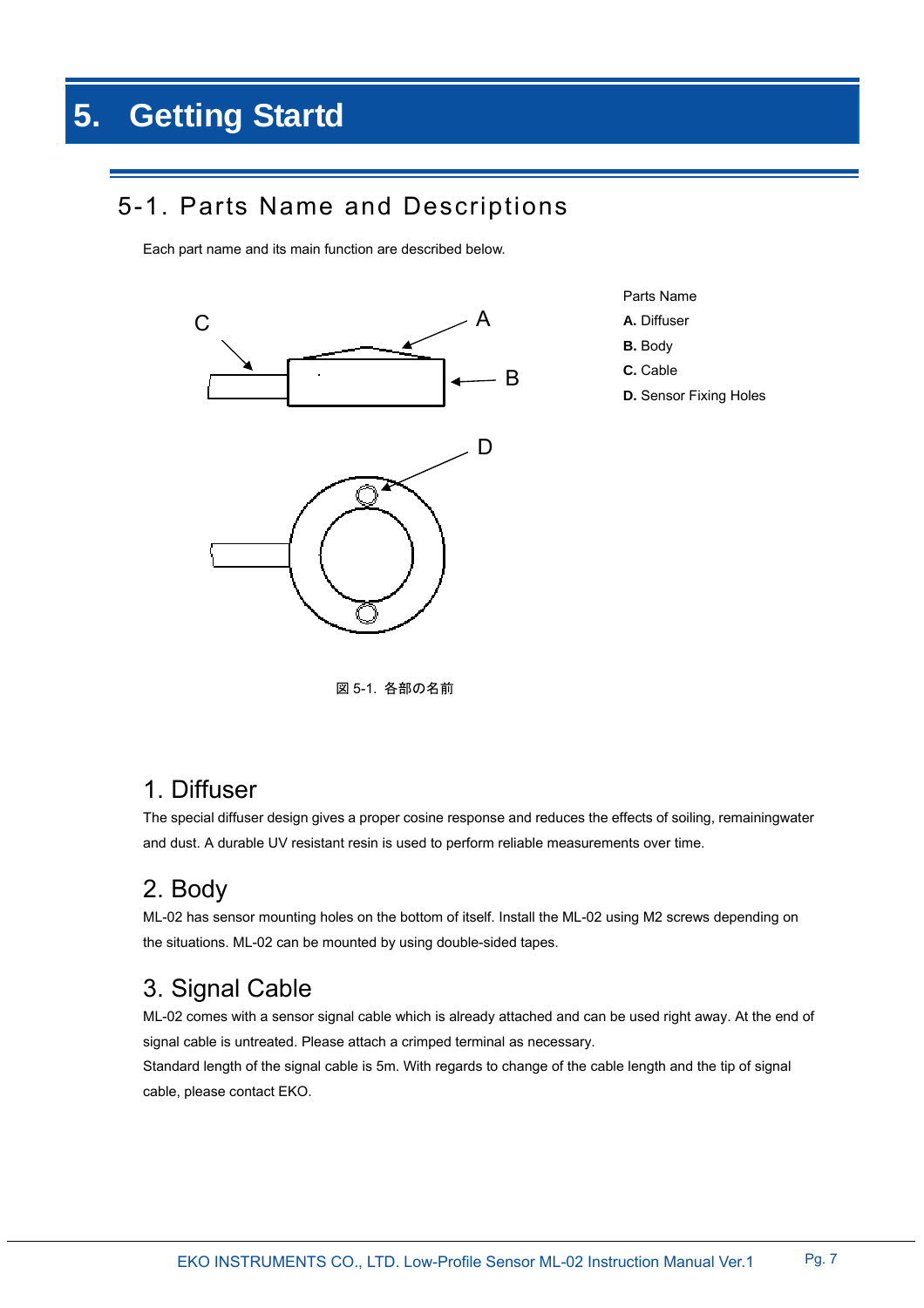# 5-2. Setup

In order to obtain representative measurements working with the ML-02, several criteria with respect to setup and mounting of the instruments have to be considered:

The ideal mounting position for solar sensors is a location which has a full hemispheric field-of-view without any obstructions (such as buildings, trees, and mountain). In practice, it might be difficult to find such locations.

Therefore, some practical recommendations on how to minimize undesired effects of reflecting or obstructing surfaces are given next:

- Select a mounting position which it is free from obstructions at 5° above horizon.
- The setup location should be easily accessible for periodic maintenance (glass dome cleaning, desiccant replacement, etc.).
- Avoid surrounding towers, poles, walls or billboards with bright colors that can reflect solar radiation onto the pyranometer.
- A strong physical impact to the pyranometer can lead to product damage and/or may cause changes to the sensitivity.

# 1. Installing on Horizontal or Tilted Position

- 1) When installing the ML-02, two M2 screws must be prepared by user. Prepare two M2 screws that are 3~4mm longer than the installation base plate thickness which the pyranometer is mounted.
- 2) Check the installation base where the sensor has to be mounted and make sure it has two fixing holes with the appropriate pitch. (See [7-3. Dimension])

# 2. Wiring

To extend the cable life time, make sure that the cables are not exposed to direct sun light or rain/wind by lining the cable through a cable conduit. Cable vibrations will potentially cause noise on the output signal.

Fasten the cable so that the cable does not swing or move by wind blowing.

Exposure of the signal cable to excessive electromagnetic sources can cause noise on the output signal.

Therefore the cable should be lined at a safe distance from a potential source generating EM noise, such as a power electronics, high voltage lines or telecom antenna.

Strongly pulling the signal cable will break the cable connections; make sure the cable is not forcibly pulled during the installation.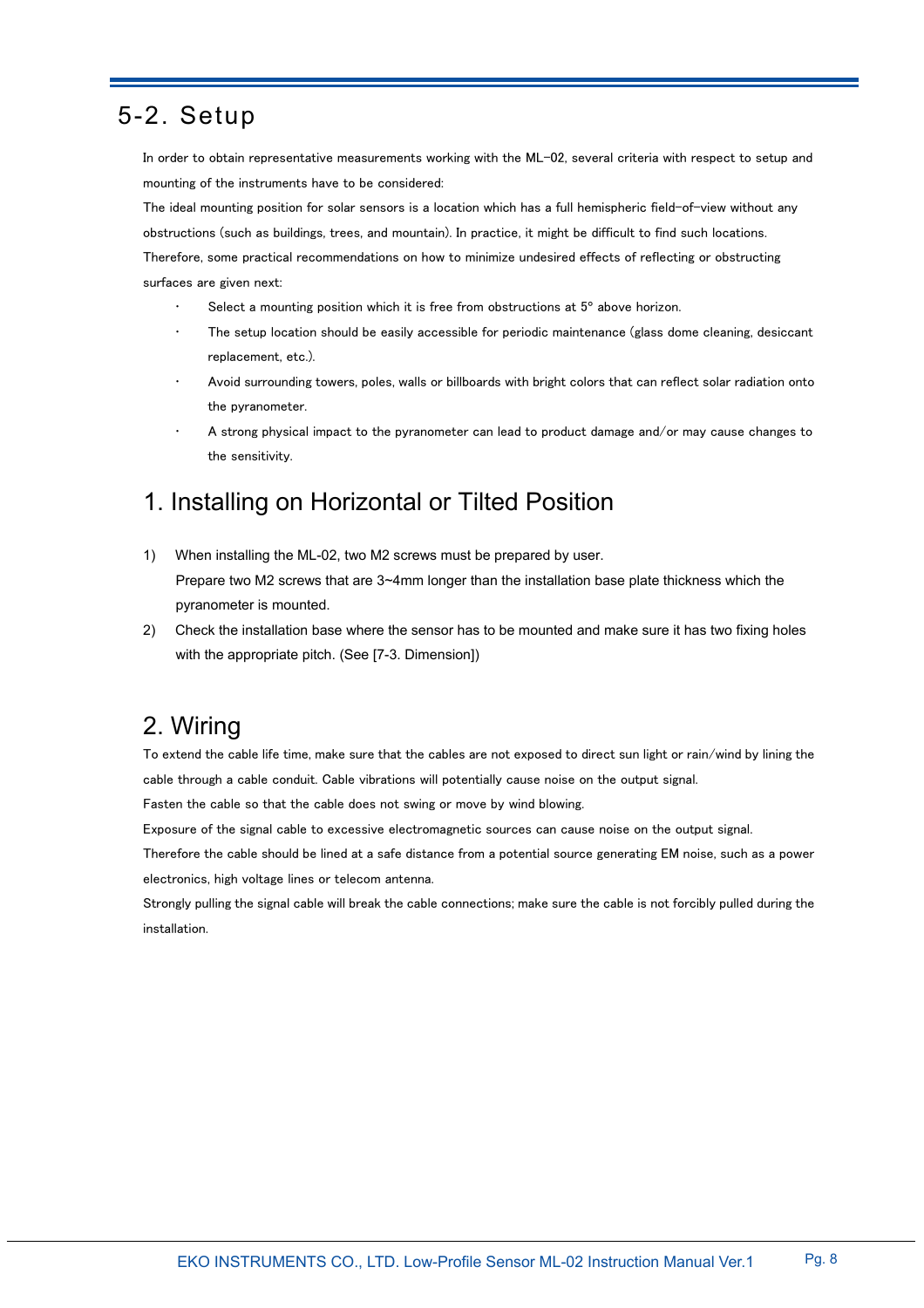# 5-3. Cable Connection

# 1. Connecting to Measuring Device

1) Connect the ML-01 signal cable ends to a measurement device or data logger. Polarities are as follow:





- 2) Check the output voltage. If some noise is seen on the output voltage, connect the shield cable and minus (-) input terminal together. \*ノイズ要因が無くなるわけではありませんので、必ずノイズ源を避けて配線を行ってください。
- 3) 出力ケーブルは、白線が「+」側、黒線が「-」側ですので、間違いの無いように各計測器(入力インピーダンス 100kΩ 以上)に接続してください。 Make sure to connect the cable with correct polarities to the measuring device input terminals. White wire is (+), black wire is (-). (It is recommended to use a measurement device with minimum 100kΩ input impedance).

# 2. Notes for Handling Cables

The sensor signal cable comes with standard length of 5m (directly connected to ML-02 body). In case the cable length is insufficient for your application, please request for desired length at the time of ordering. In case you want to extend the cable length use a shielded low noise cable.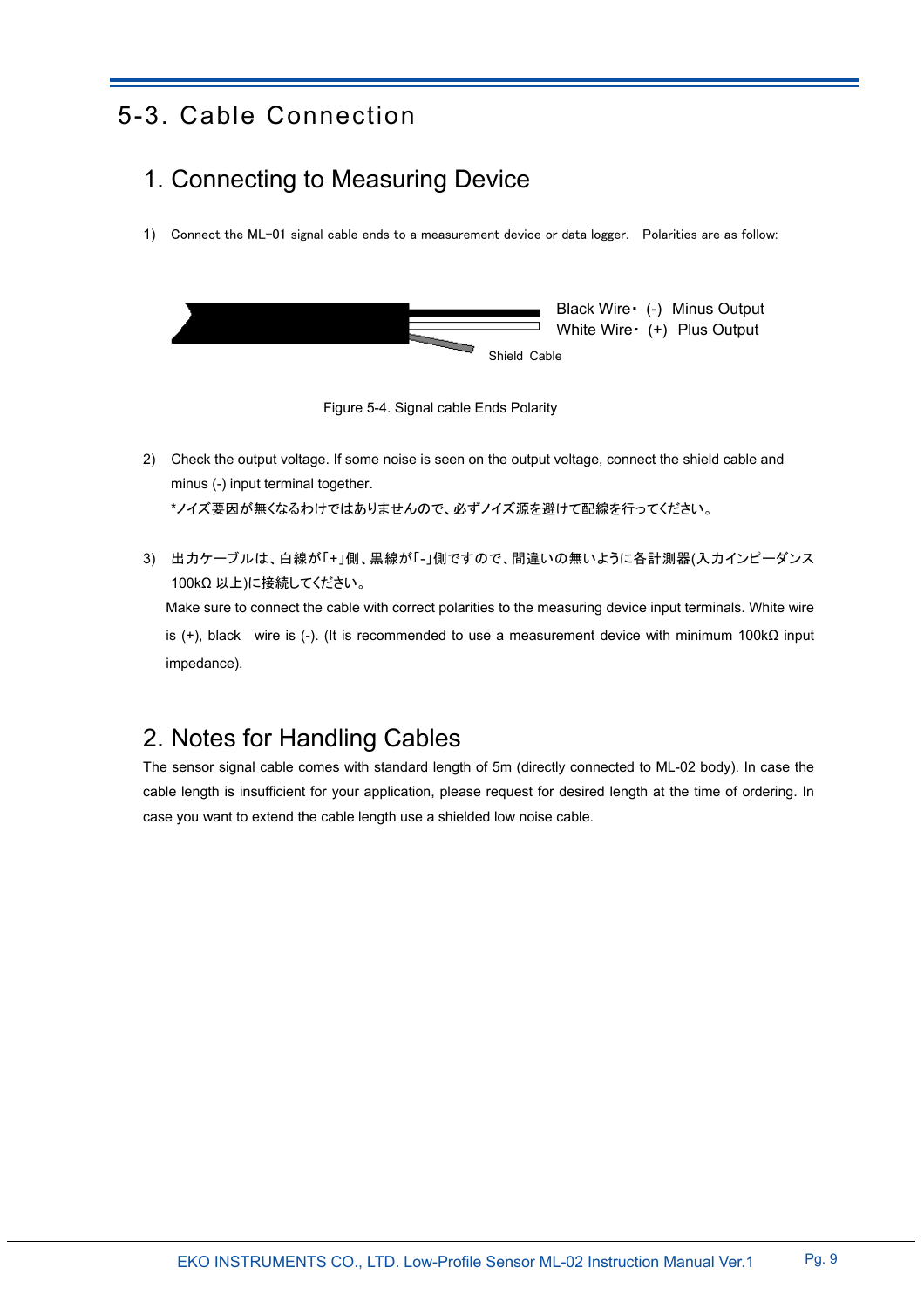# 5-4. Measurement

### 1. Calculation

The global solar irradiance in Watts per meter squared [W/m2] is obtained when the output voltage *E* [μV] is divided by the sensitivity of the pyranometer *S* [μV/W・m-2]. This calculation is expressed by the following formula:



\* The sensitivity  $S$  for the sensor is stated on the calibration certificate and the product label.

### 2. Measuring Device Requirements

Measurement range settings: If the measurement range can be selected on the data acquisition system, select the measurement range which can accurately measure the signal over a range of 0 to 100mV under the assumption that the global broad-band solar irradiance does not exceed  $1,400W/m^2$  (in both horizontal and tilted measurement positions) the signal level of the pyranometer output Voltage will remain below 70mV.

This maximum output Voltage can be calculated by multiplying the maximum solar irradiance with the calibration factor (e.g. when the sensitivity of the ML-01 pyranometer is about  $50\mu$ V/W·m<sup>2</sup> or 0.050mV/W·m<sup>2</sup>, the maximum output voltage is about 1,400W/m<sup>2</sup> times  $0.050$ mV/W·m<sup>-2</sup> = 70mV).

A Si photodiode detector is integrated in the ML-01 which generates a current proportional to the received solar radiation. A shunt resistor is applied across the detector junctions to convert the current output into a voltage.

Note: Make sure to use a measuring device with input impedance more than 100kΩ and resolution of 50μV to detected radiation values of 1 W/m2

.



Figure 5-5. ML-02 Construction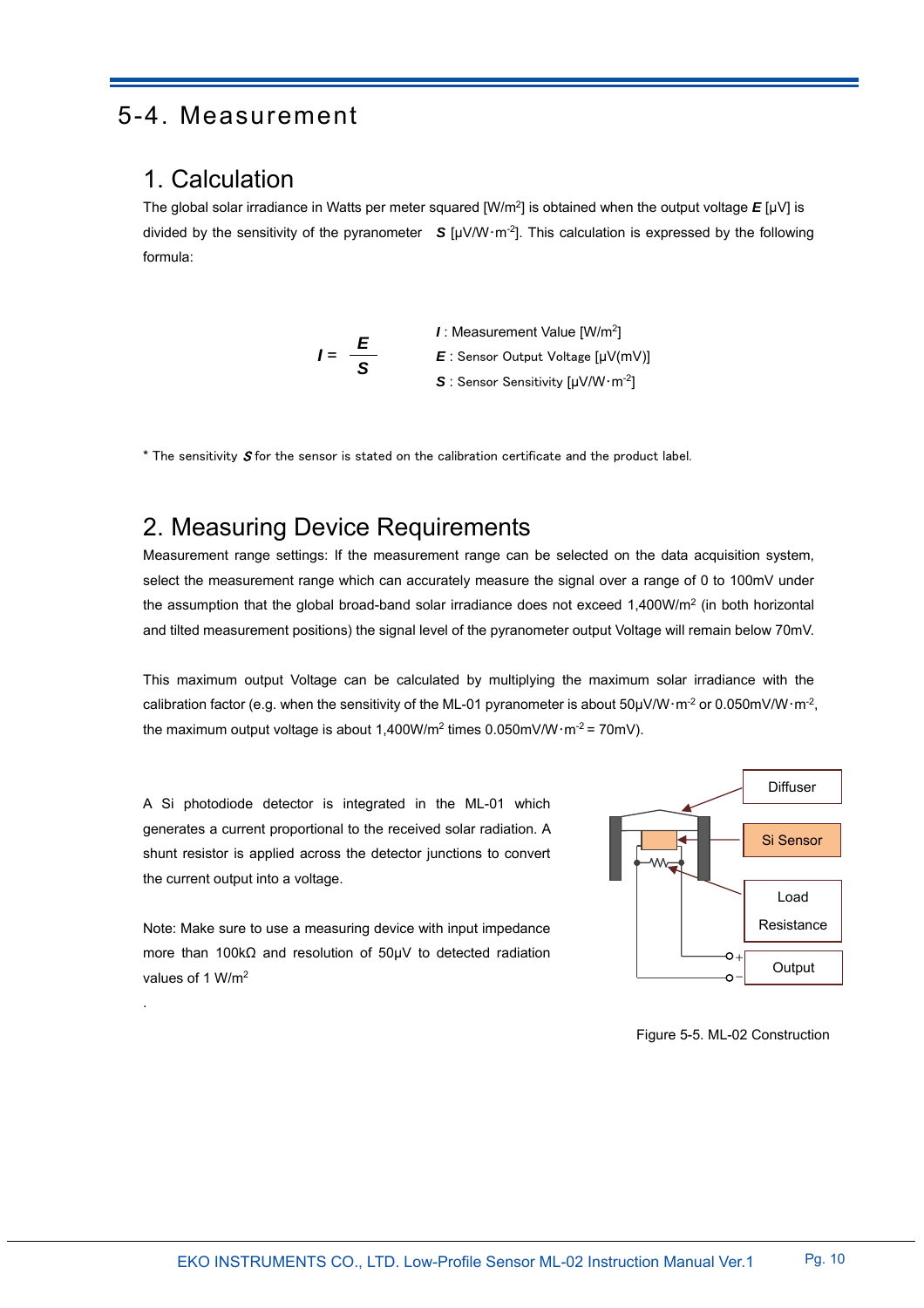### 6-1. Maintenance

EKO sensors will provide accurate measurement results if the diffuser and the condition of the instrument are maintained properly. Furthermore, regular maintenance and scheduled re-calibrations can extend the lifetime and precision. However, environmental conditions, such as for instruments mounted near highly frequented traffic lanes or airports, chemical industry, may have a deteriorating effect on the materials. Therefore, proper maintenance is needed and has to be adapted to the local environmental conditions.

The following table describes the common maintenance tasks that should be performed on a regular basis:

| Items Maintenance Item | Frequency      | How to                          | <b>Effect</b>                          |  |
|------------------------|----------------|---------------------------------|----------------------------------------|--|
| Clean Diffuser         | Several times  | Keep the diffuser clean by      | diffuser gets soiled<br>If the<br>(by  |  |
|                        | per week       | wiping it with a soft cloth.    | accumulation of dirt) the detector     |  |
|                        | (at least once |                                 | output will be affected due to a       |  |
|                        | per week)      |                                 | change in transmittance. This dirt     |  |
|                        |                |                                 | can either be removed manually (not    |  |
|                        |                |                                 | using alcohol) or it is washed off by  |  |
|                        |                |                                 | rain (self cleaning effect).           |  |
| Check                  | Weekly         | Check<br>for<br>cracks<br>and   | May lead to water leakage due to       |  |
| <b>Diffuser</b>        |                | scratches on the diffuser and   | rain/dew which causes damage of        |  |
| Condition              |                | the rim.                        | the detector inside the pyranometer.   |  |
| Check                  | Weekly         | Verify if the cable is properly | A disconnected cable will cause        |  |
| <b>Cable Condition</b> |                | connected, and how cable is     | sporadic reading errors or failure of  |  |
|                        |                | lined: make sure the cable is   | operation. If the cable is damaged, it |  |
|                        |                | not swinging by wind.           | may lead to noise or electric shock    |  |
|                        |                |                                 | (ventilator AC power cable).           |  |
| Check                  | Weekly         | Check if the instrument is      | Loose instruments and/or mounting      |  |
| Setup                  |                | tightened properly to the       | plates can lead to damages of the      |  |
| <b>Base Condition</b>  |                | mounting base plate and the     | instruments and/or injury.             |  |
|                        |                | base plate and/or table is      |                                        |  |
|                        |                | securely fastened in a proper   |                                        |  |
|                        |                | condition.                      |                                        |  |

#### Table 6-1. Maintenance Items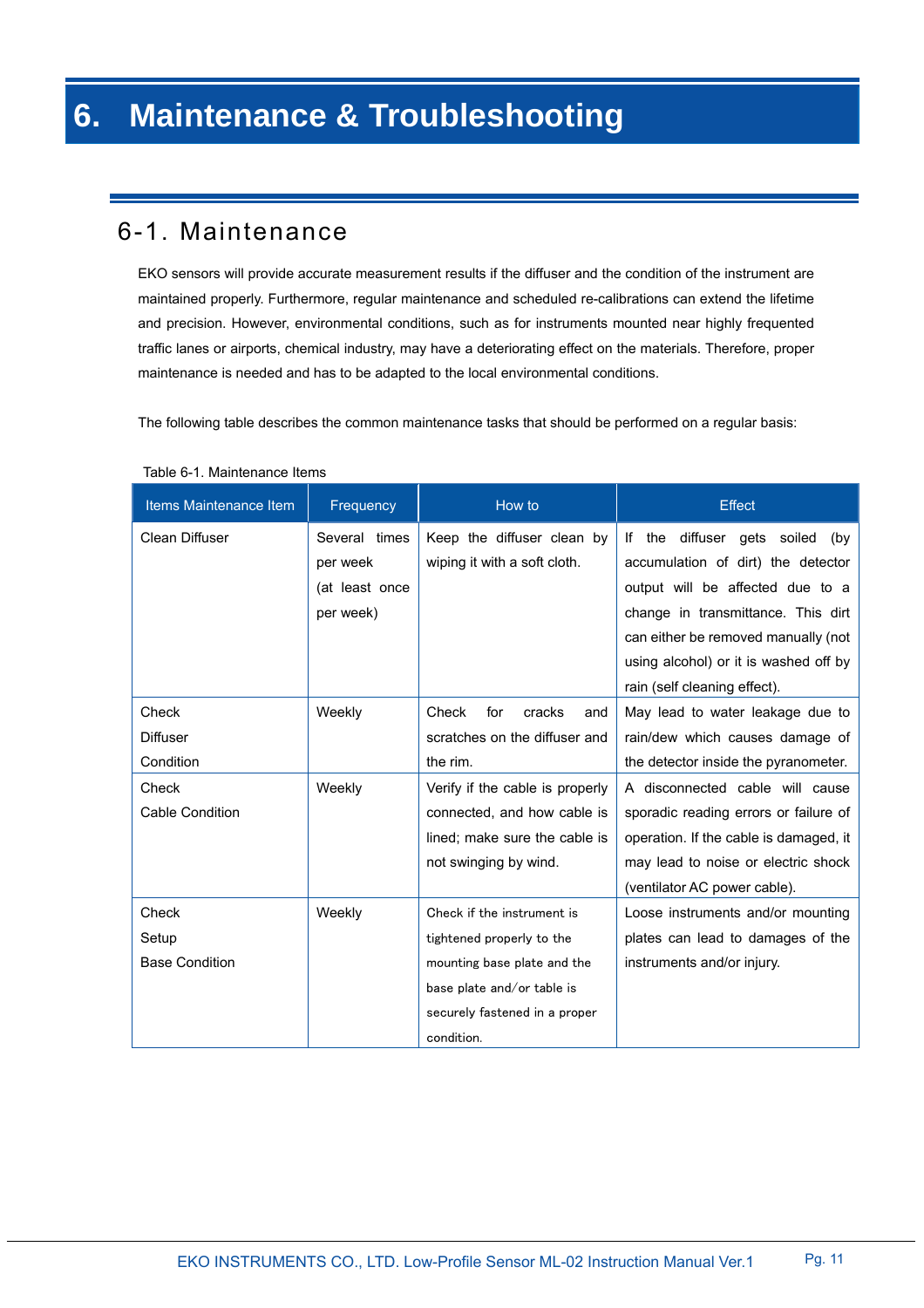# 6-2. Calibration Method

It is recommended to recalibrate the instrument once every 2 years. For further information about the calibration and recalibration of your solar sensors, please contact EKO.

#### **[Indoor Calibration Procedure]]**

The ML-01 was calibrated conform the international secondary calibration methods applied to PV reference cells. It was calibrated at 25 °C against an AM1.5G / 1000W/m2 radiation source provided by AAA Solar Simulator (IEC 60904-3 Spectral distribution). During the calibration sequence, the incidence irradiance [W/m2] is alternately measured with a calibrated ML-01 sensor (EKO standard) which is used as reference. The sensitivity figure of the production ML-01 is determined by calculating the output ratio multiplied by the sensitivity figure of the reference model.

#### *Traceability*

The ML-01 reference sensor maintained at EKO is traceable to the international radiation scale called WRR (World Radiometric Reference) maintained at PMOD (Davos, Switzerland). The ML-01 reference sensor is calibrated by direct comparison against the secondary standard reference pyranometer MS-802 and 2 units of internal reference pyranometers, which were calibrated against the PMO-6 absolute cavity according to the continuous sun-un-shade method [according to ISO 9846 Calibration of a pyranometer using a pyrheliometer).

The absolute cavity (PMO6) maintained at EKO is directly traceable to WRR by comparing against WRR every 5 years.

See Appendix A-2 for traceability diagram.

# 6-3. Troubleshooting

Check the following items in case of trouble with the instrument. If any questions should remain, contact EKO for further technical support.

|  |  | Table 6-2. Troubleshooting |
|--|--|----------------------------|
|--|--|----------------------------|

| <b>Failure</b>          | Action                                                                                                                                                                                                                                                                                             |
|-------------------------|----------------------------------------------------------------------------------------------------------------------------------------------------------------------------------------------------------------------------------------------------------------------------------------------------|
| There is no output      | Make sure that the sensor cable is connected properly to the measurement<br>device. To verify the sensor connection, measure the impedance of signal cable<br>(between the "+" and the "-" wires) and check if the measured impedance is<br>within the proper range as shown on the specification. |
|                         | Check whether the measurement range setup on the measuring device is<br>appropriate.                                                                                                                                                                                                               |
| Output value is too low | The diffuser maybe covered by rain drops or got soiled. Clean the diffuser with a<br>soft cloth.                                                                                                                                                                                                   |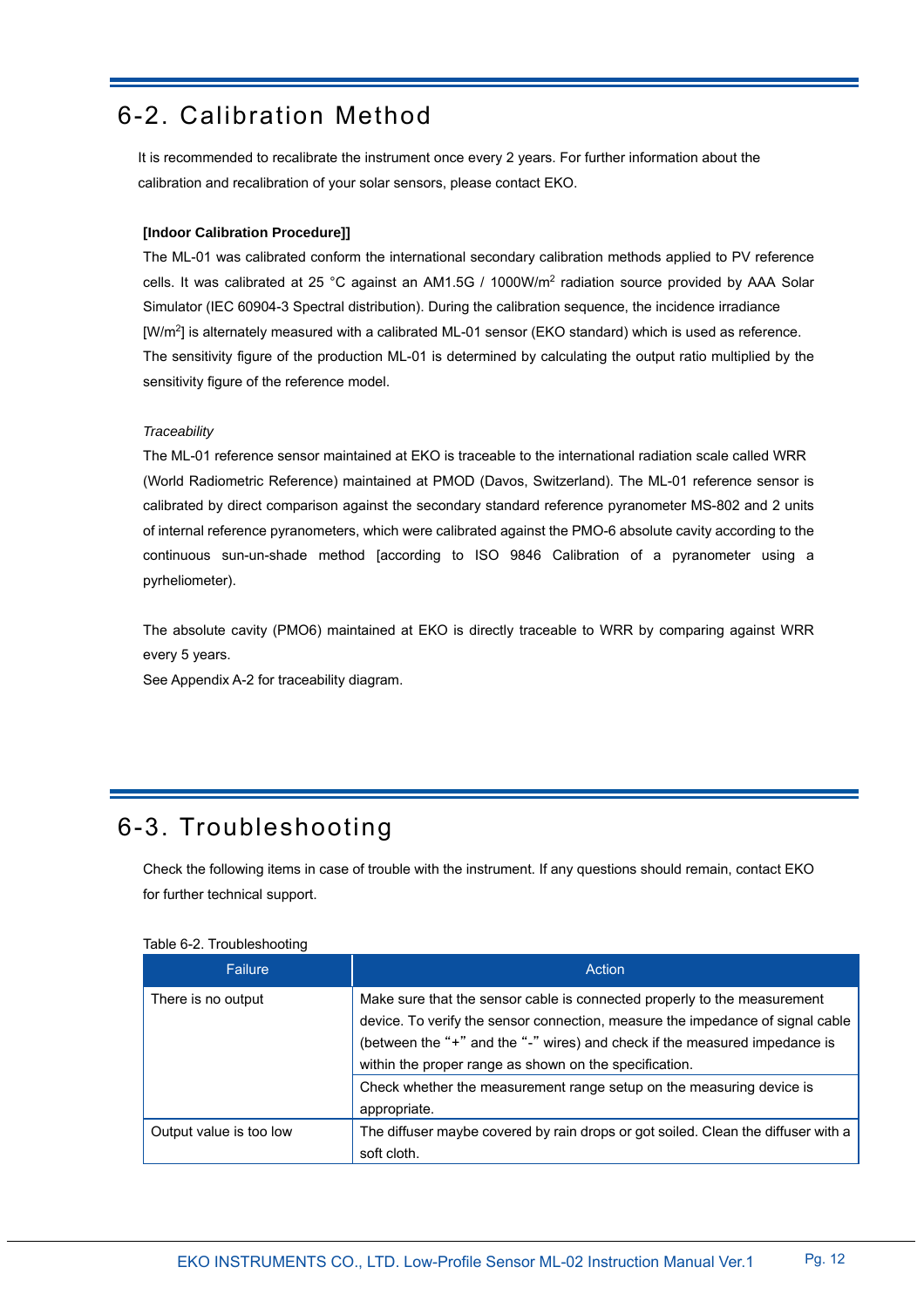# 7-1. Main Unit

The spectral response for ML-01 is shown in graph in the Appendix A-1 section.

|  |  | Table 7-1. Sensor Specification |
|--|--|---------------------------------|
|--|--|---------------------------------|

| Characteristics               | <b>Details</b>            |  |
|-------------------------------|---------------------------|--|
| <b>Measurement Range</b>      | $0 \sim 2000 W/m^2$       |  |
| Spectral range                | $400 \sim 1100$ nm        |  |
| Response time                 | < 1ms                     |  |
| Sensitivity(approx.)          | $50 \mu V/W \cdot m^{-2}$ |  |
| Output (0~100mV Range)        | ~100mV                    |  |
| Internal Resistance (approx.) | 48Ω                       |  |
| <b>Operating Temperature</b>  | $-30 \sim +80^{\circ}$ C  |  |
| <b>Temperature Dependency</b> | $< 0.15\%$ /°C            |  |
| Directional Response (0°~80°) | $<\pm 5\%$                |  |
| Field of view                 | $180^\circ$               |  |
| <b>Stability</b>              | <±2% per year             |  |
| <b>Dimension</b>              | $\varphi$ 20 × 7.5mm      |  |
| Weight (Not including cable)  | 10 <sub>g</sub>           |  |

# 7-2. Cable Specifications

#### Table 7-2. Cable Specifications

| <b>Cables</b> |                        | <b>Details</b>                                                  | Wire                  | Output                  |
|---------------|------------------------|-----------------------------------------------------------------|-----------------------|-------------------------|
| Cable         | Material:<br>Diameter: | KPPV(Shield)<br>$0.08$ mm <sup>2</sup> × 2 pins<br>$\phi$ 2.1mm | White<br><b>Black</b> | $(+)$ Plus<br>(-) Minus |
|               | Cable end:             | Bare(Untreated)                                                 |                       |                         |



Figure 7-1. Signal Cable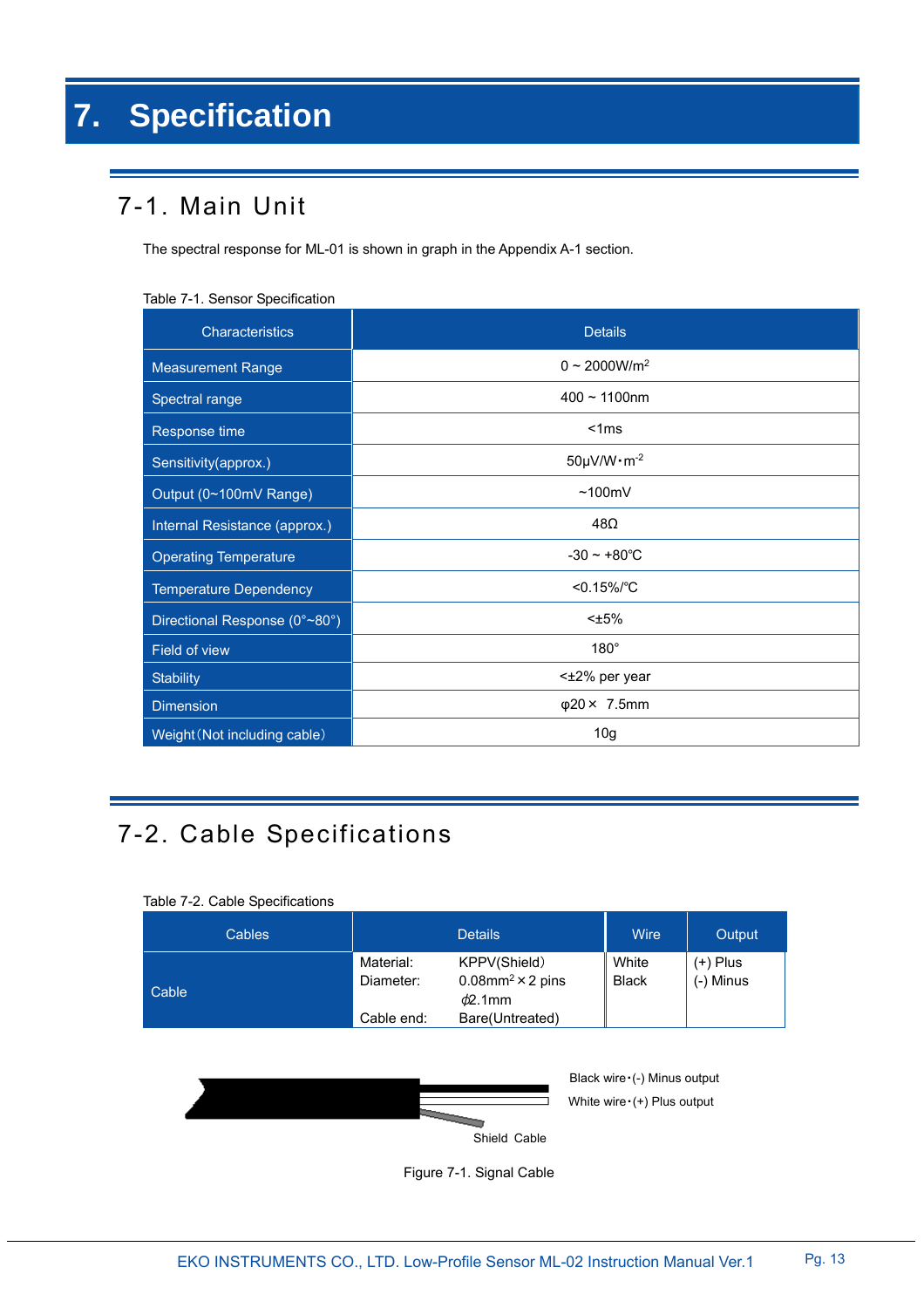# 7-3. Dimensions

1. ML-02 Dimensions



Figure 7-2. Outer Dimensions of ML-02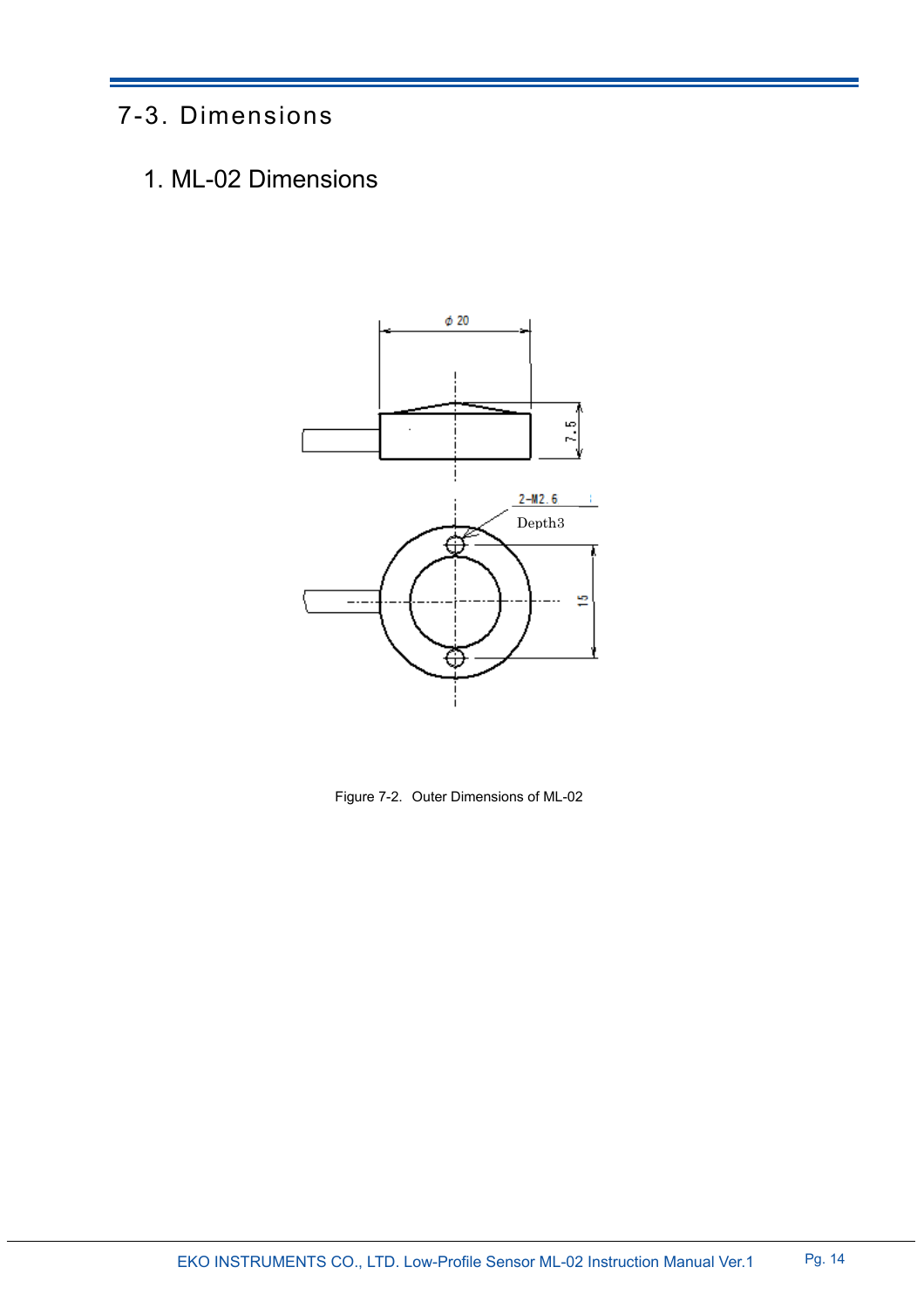# 7-4. Accessories List

#### Table7-4. Accessories List

| Option Items | <b>Remarks</b>              |  |
|--------------|-----------------------------|--|
| Cable length | 5m (Optional 10m, 30m, 50m) |  |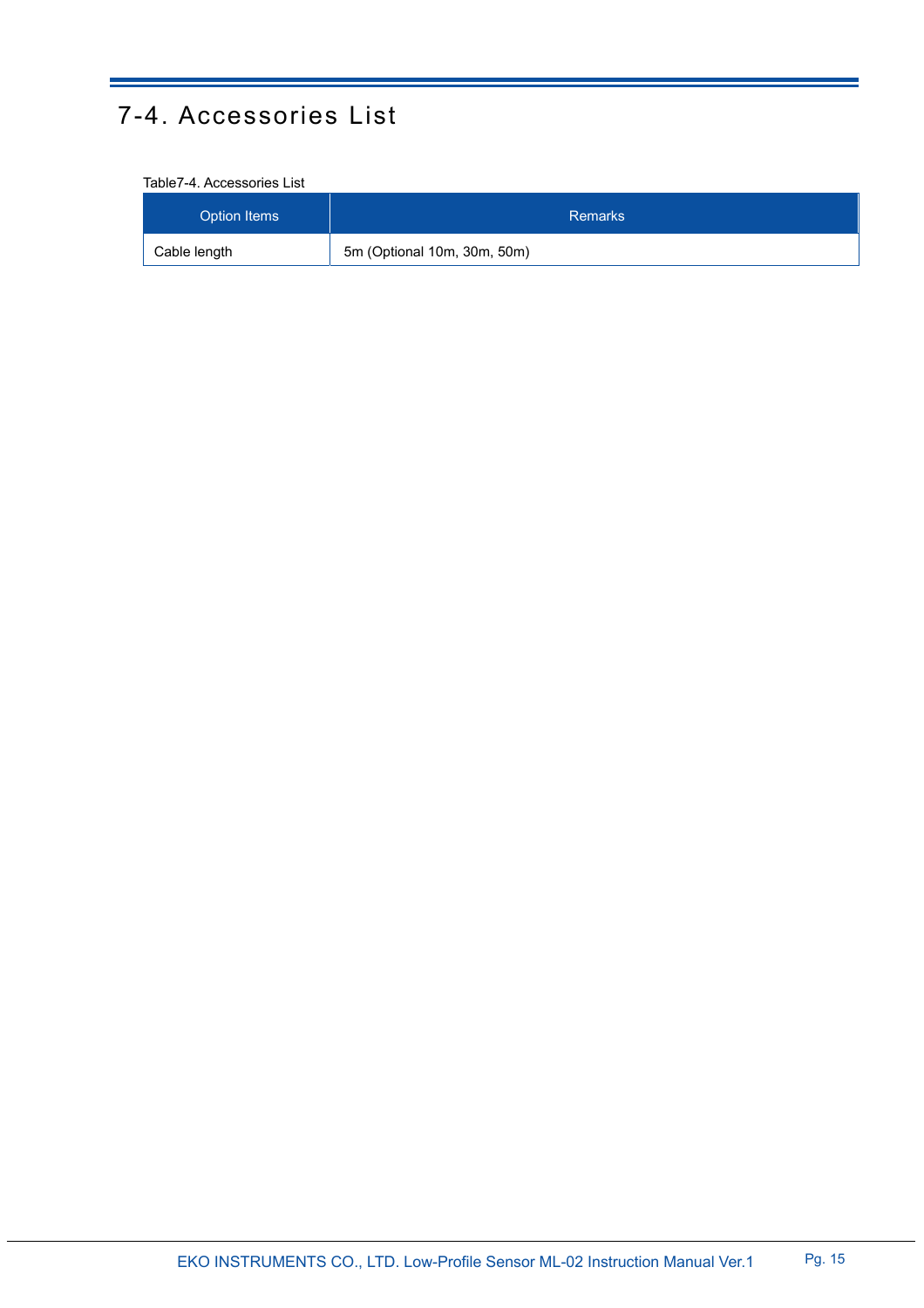# **APPENDIX**

# A-1. Spectral & Directional Response Characteristics

Below are the typical values of the spectral response and directional response.









# A-2. Traceability